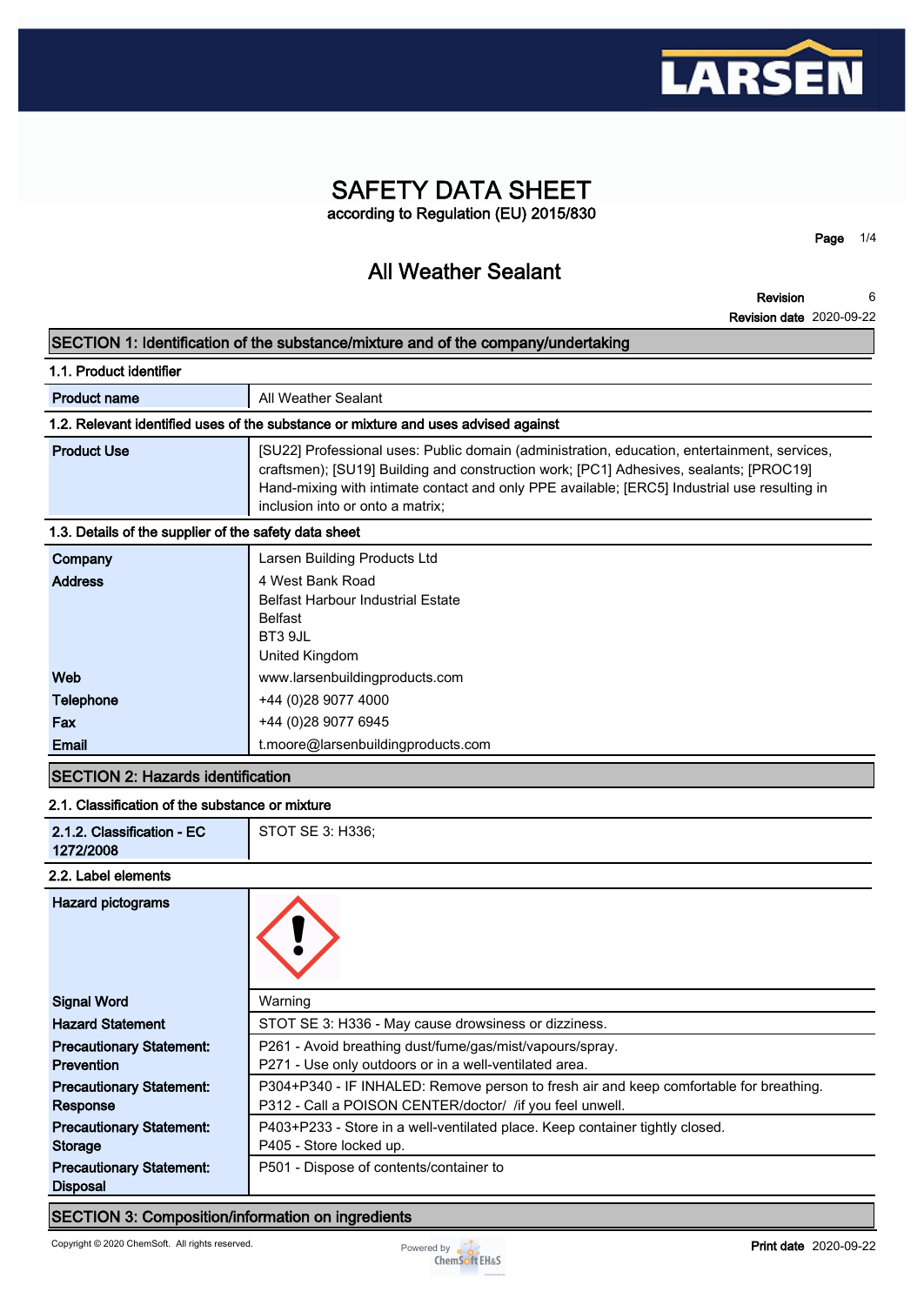#### **Revision Revision date 2020-09-22 6**

### **3.2. Mixtures**

### **EC 1272/2008**

| <b>Chemical Name</b>                              | Index No.    | CAS No.    | EC No.    | <b>REACH Registration</b><br><b>Number</b> | Conc.<br>$($ %w/w $)$ | Classification                                  |
|---------------------------------------------------|--------------|------------|-----------|--------------------------------------------|-----------------------|-------------------------------------------------|
| n-Butyl acetate (Butyl acetate)                   | 607-025-00-1 | 123-86-4   | 204-658-1 |                                            |                       | Flam. Lig. 3: H226; STOT SE<br>3: H336:         |
| bis(2,2,6,6- tetramethyl-4-piperidyl)<br>sebacate |              | 52829-07-9 | 258-207-9 |                                            |                       | Eye Irrit. 2: H319; Aguatic<br>Chronic 2: H411: |

# **SECTION 4: First aid measures**

#### **4.1. Description of first aid measures**

| Inhalation          | Harmful by inhalation. Inhalation may cause nausea and vomiting. May cause dizziness and<br>headache. Move the exposed person to fresh air. Seek medical attention.                                                                                                               |
|---------------------|-----------------------------------------------------------------------------------------------------------------------------------------------------------------------------------------------------------------------------------------------------------------------------------|
| Eye contact         | May cause irritation to eyes. Rinse immediately with plenty of water for 15 minutes holding the<br>eyelids open. Seek medical attention if irritation or symptoms persist.                                                                                                        |
| <b>Skin contact</b> | May cause irritation to skin. May cause dermatitis. Wash off immediately with plenty of soap and<br>water. Remove contaminated clothing. Seek medical attention if irritation or symptoms persist.                                                                                |
| Ingestion           | Harmful if swallowed. Ingestion may cause nausea and vomiting. Ingestion is irritating to the<br>respiratory tract and may cause damage to the central nervous system. DO NOT INDUCE<br>VOMITING. If swallowed, seek medical advice immediately and show this container or label. |

# **SECTION 5: Firefighting measures**

### **5.1. Extinguishing media**

**Use as appropriate: Carbon dioxide (CO2), Dry chemical, Foam.**

### **5.2. Special hazards arising from the substance or mixture**

**Burning produces irritating, toxic and obnoxious fumes.**

### **5.3. Advice for firefighters**

**Self-contained breathing apparatus. Wear protective clothing.**

### **SECTION 6: Accidental release measures**

## **6.1. Personal precautions, protective equipment and emergency procedures**

**Ensure adequate ventilation of the working area. Wear suitable protective equipment.**

#### **6.2. Environmental precautions**

**Do not allow product to enter drains. Prevent further spillage if safe.**

## **6.3. Methods and material for containment and cleaning up**

**Avoid raising dust. Sweep up. Transfer to suitable, labelled containers for disposal. Clean spillage area thoroughly with plenty of water.**

# **SECTION 7: Handling and storage**

#### **7.1. Precautions for safe handling**

**Avoid contact with eyes and skin. Ensure adequate ventilation of the working area. Adopt best Manual Handling considerations when handling, carrying and dispensing.**

### **7.2. Conditions for safe storage, including any incompatibilities**

**Keep in a cool, dry, well ventilated area. Keep containers tightly closed.**

# **SECTION 8: Exposure controls/personal protection**

### **8.1. Control parameters**

**8.1.1. Exposure Limit Values**

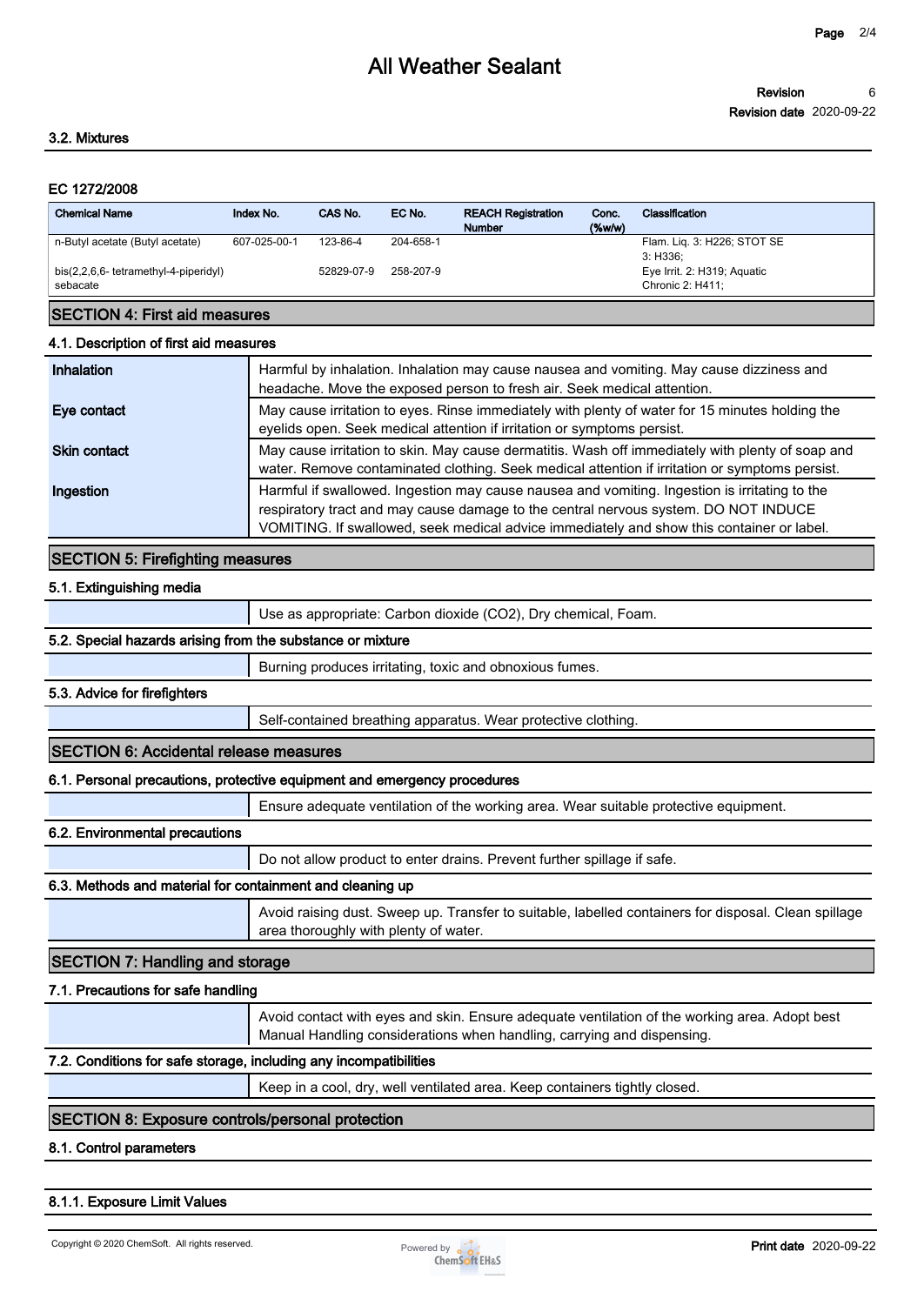# **All Weather Sealant**

#### **Revision 6**

**Revision date 2020-09-22**

## **8.1.1. Exposure Limit Values**

| n-Butyl acetate (Butyl acetate) | WEL 8-hr limit ppm: 150      | <b>WEL 8-hr limit mg/m3: 724</b> |
|---------------------------------|------------------------------|----------------------------------|
|                                 | WEL 15 min limit ppm: 200    | WEL 15 min limit mg/m3: 966      |
|                                 | WEL 8-hr limit mg/m3 total - | WEL 15 min limit mg/m3 total     |
|                                 | inhalable dust:              | inhalable dust:                  |
|                                 | WEL 8-hr limit mg/m3 total   | WEL 15 min limit mg/m3 total     |
|                                 | respirable dust:             | respirable dust.                 |

#### **8.2. Exposure controls**

| 8.2.1. Appropriate engineering<br>controls | Ensure adequate ventilation of the working area.                                                    |
|--------------------------------------------|-----------------------------------------------------------------------------------------------------|
| 8.2.2. Individual protection               | Wear chemical protective clothing.                                                                  |
| measures                                   |                                                                                                     |
| Eye / face protection                      | Approved safety goggles.                                                                            |
| Skin protection -                          | Chemical resistant gloves (PVC).                                                                    |
| Handprotection                             |                                                                                                     |
| <b>Respiratory protection</b>              | Wear protective clothing. In case of insufficient ventilation, wear suitable respiratory equipment. |

# **SECTION 9: Physical and chemical properties**

# **9.1. Information on basic physical and chemical properties**

| <b>Appearance</b> Paste |                             |
|-------------------------|-----------------------------|
|                         | Colour Various              |
|                         | <b>Odour</b> Characteristic |
|                         |                             |

# **SECTION 10: Stability and reactivity**

**10.2. Chemical stability**

**Stable under normal conditions.**

# **SECTION 11: Toxicological information**

**11.1.4. Toxicological Information**

**No data available**

# **SECTION 12: Ecological information**

**12.1. Toxicity**

**No data available**

# **SECTION 13: Disposal considerations**

**General information**

**Dispose of in compliance with all local and national regulations.**

| <b>SECTION 14: Transport information</b>                 |                                                          |  |
|----------------------------------------------------------|----------------------------------------------------------|--|
| 14.1. UN number                                          |                                                          |  |
|                                                          | The product is not classified as dangerous for carriage. |  |
| 14.2. UN proper shipping name                            |                                                          |  |
|                                                          | The product is not classified as dangerous for carriage. |  |
| 14.3. Transport hazard class(es)                         |                                                          |  |
|                                                          | The product is not classified as dangerous for carriage. |  |
| 14.4. Packing group                                      |                                                          |  |
| The product is not classified as dangerous for carriage. |                                                          |  |